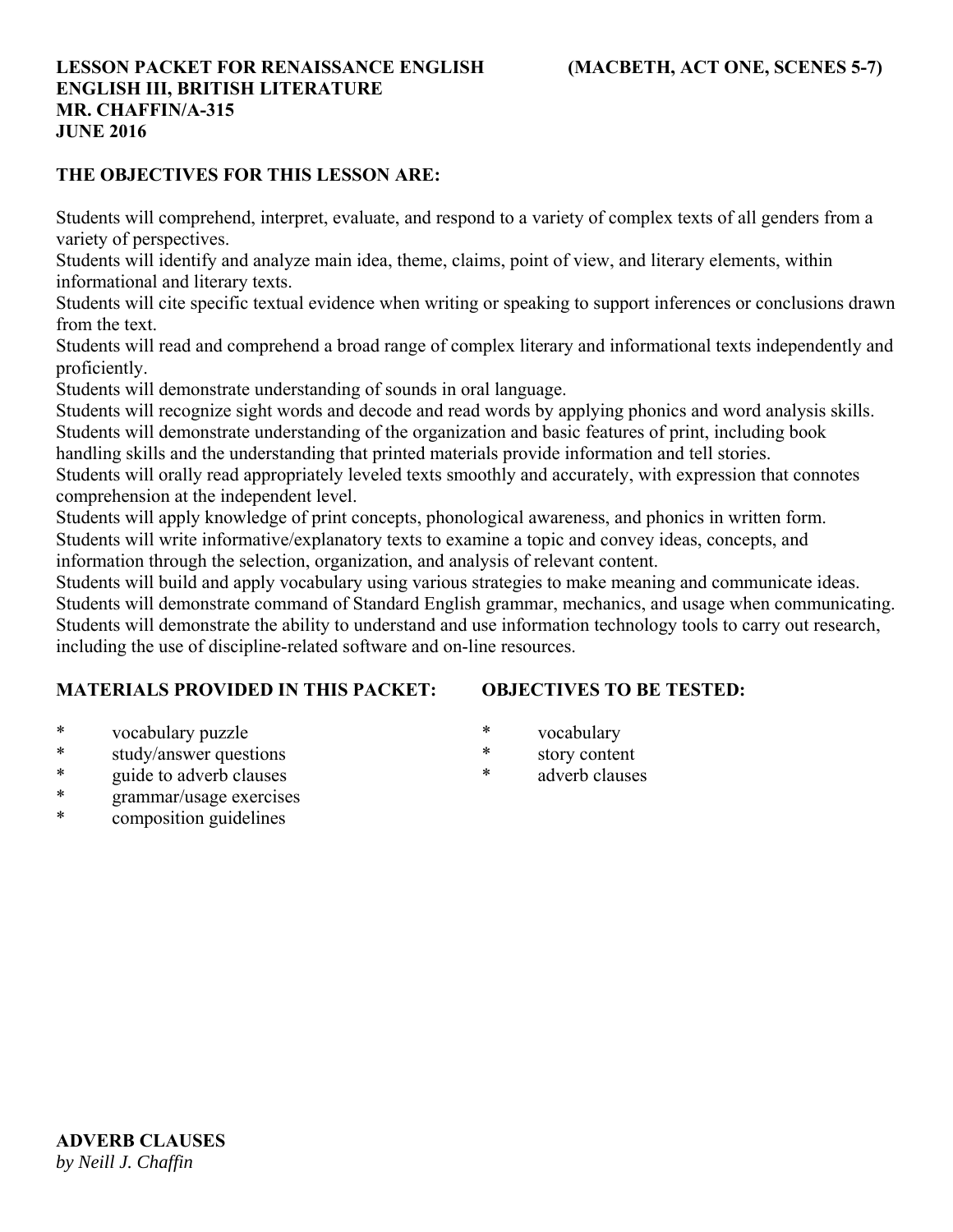An **adverb clause** is a type of **subordinate (dependent) clause**: adjective clauses, adverb clauses, and noun clauses. Since it functions as an adverb, it tells when, where, how, why, or to what extent about verbs, adjectives, or adverbs.

**An adverb clause is introduced by a subordinating conjunction, the most common of which are:**

| after      | although | as           | as if   | as long as  | as much as    | while |  |
|------------|----------|--------------|---------|-------------|---------------|-------|--|
| as soon as | because  | before       |         | even though | in order that | like  |  |
| provided   | since    | so that than |         | though      | unless        | where |  |
| until      | when     | whenever     | whereas | wherever    |               |       |  |

Like any adverb modifier (word, phrase, or infinitive), an adverb clause can be removed from a sentence and you will still have a structurally complete sentence, albeit missing some information. **If you begin a sentence with an adverb clause, you must put a comma after the clause.** 

| We washed the car so that it would look good for the show.  | <i>(tells "why" we washed the car: modifies</i> |  |  |
|-------------------------------------------------------------|-------------------------------------------------|--|--|
|                                                             | washed)                                         |  |  |
| None of us left as long as we were curious about the event. | (tells "when" none of us left: modifies left)   |  |  |
| They hid the treasure where no one could find it.           | (tells "where" they hid it: modifies hid)       |  |  |
| She tried harder than the other people did.                 | (tells "to what extent": modifies harder)       |  |  |
| We will walk when the rain stops.                           | <i>(tells "when": modifies will walk)</i>       |  |  |
| After the concert ended, we went out for dinner.            | (tells "when": note comma after                 |  |  |
|                                                             | <i>introductory clause)</i>                     |  |  |

**Adverb clauses are very useful in combining sentences. You can combine two sentences by making one into a subordinate (dependent) clause. Be careful when you do this: you can come up with unintended meanings.**

#### **None of us left. We were fascinated by the events.**

Because we were fascinated by the events, none of us left. *(correct "cause and effect")* Because none of us left, we were fascinated by the events. *(faulty "cause and effect")*

| The bell rings. Everyone leaves the room.<br>When the bell rings, everyone leaves the room.<br>Everyone leaves the room when the bell rings.<br>When everyone leaves the room, the bell rings. | (correct "sequence of events")<br>(correct "sequence of events")<br><i>(faulty "sequence of events)</i> |
|------------------------------------------------------------------------------------------------------------------------------------------------------------------------------------------------|---------------------------------------------------------------------------------------------------------|
| He listens to the radio. He washes the car.<br>While he listens to the radio, he washes the car.<br>He listens to the radio while he washes the car.                                           | (simultaneous events: no problem)<br>(simultaneous events: no problem)                                  |
| Few people enrolled. The class was canceled.<br>Few people enrolled because the class was delayed.<br>Because few people enrolled, the class was delayed.                                      | (one possible "cause and effect")<br>(different "cause and effect")                                     |

**Sometimes part of the clause is left out: this is called an elliptical adverb clause and you must infer what is missing.**

He is more competent **than she is.**

He is more competent **than she.** *(note the omitted part of the clause)*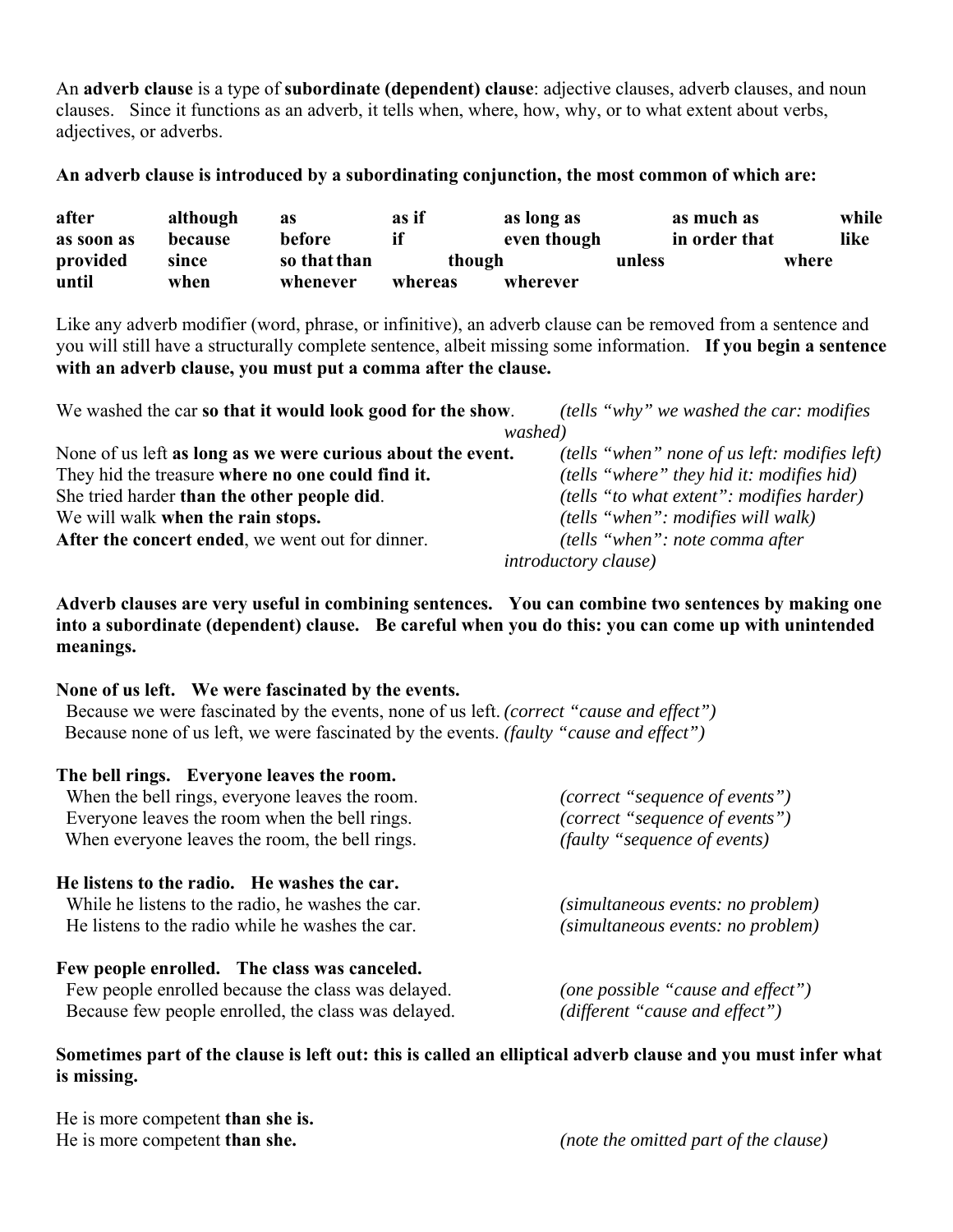**When you are letting down clock springs**, use spring clamps. **When letting down clock springs**, use spring clamps. *(note the omitted part of the clause)*

**While he is washing the car**, he listens to the radio. **While washing the car**, he listens to the radio. *(note the omitted part of the clause)* 

### **EXERCISE ON ADVERB CLAUSES**

*Directions: Circle the adverb clauses:*

- 01. None of us left the classroom until the bell rang.
- 02. Before we left for school, we closed all of the windows.
- 03. When the clock struck nine, the cat jumped down from the shelf.
- 04. She will complete the work as soon as she receives the necessary information.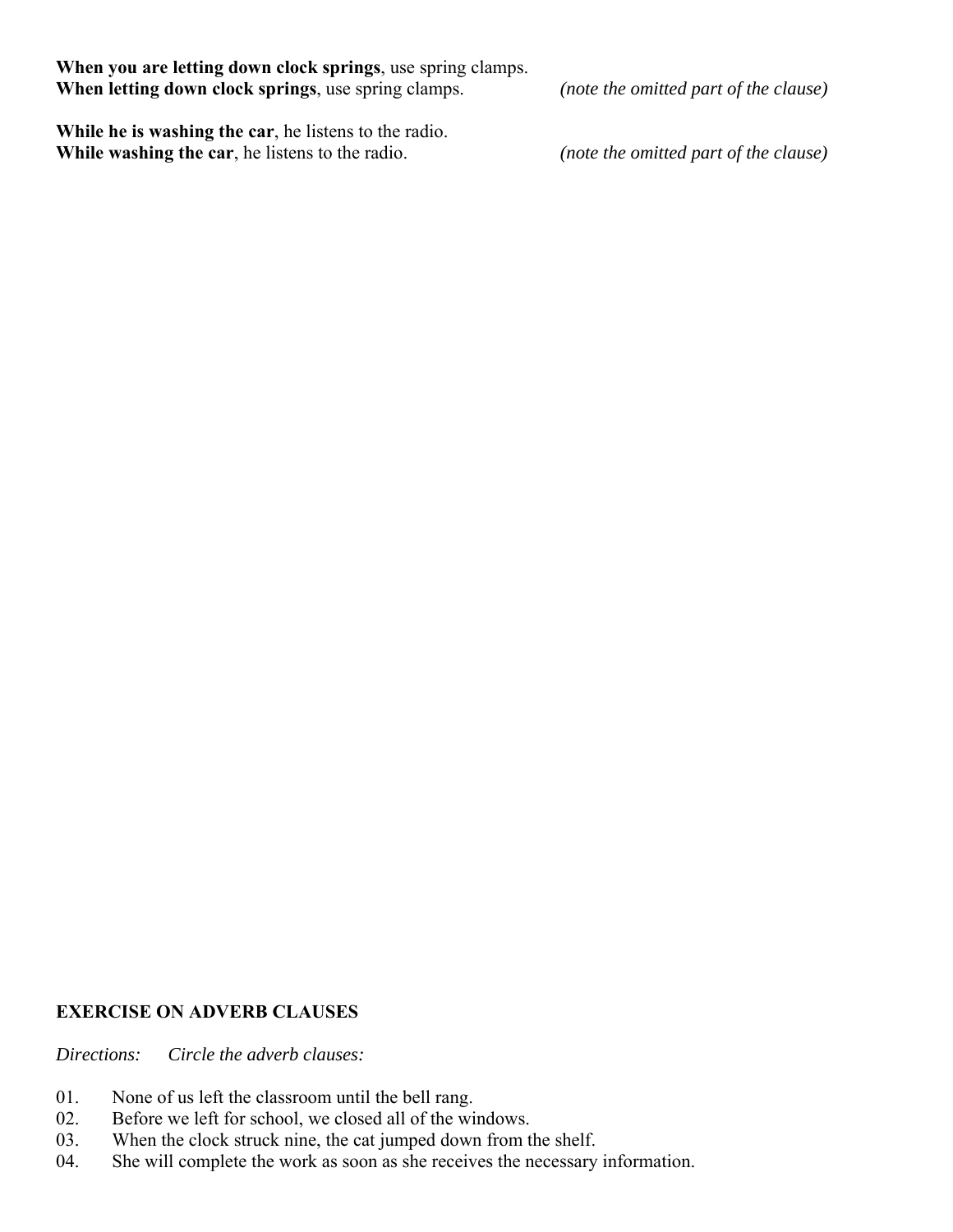- 05. The grass has grown rampantly since the heavy rains began.
- 06. If you will come inside, I will make some tea.
- 07. The men kept working on the problem until they solved it.
- 08. When applying for a job, be sure to dress in an appropriate manner.
- 09. Unless we can find some more money soon, we will have to end some of our programs.
- 10. The students started their tests as soon as they were permitted.
- 11. The family sat at the table while John cooked the steaks.
- 12. After the first conference ends, we will go to lunch.
- 13. The audience grew quiet as Greg approached the microphone.
- 14. Willow trees grow best when there is plenty of available water.
- 15. Because we were late to the party, we didn't get anything to eat.
- 16. The soldiers will never give up as long as they have a chance to win.
- 17. The weather was hot where we were going.
- 18. People often return gifts if they don't like them.
- 19. The program was more interesting to them than to us.
- 20. No one else could work like he could.

# **EXERCISE ON ADJECTIVE CLAUSES**

*Directions: Circle the adjective clauses:*

- 01. Some of the boys who went to camp have just returned.
- 02. None of us knew the answer to the problem that had arisen.
- 03. Does anyone know the combination that will open the vault door?
- 04. Is that the man whose invention led to the solution?
- 05. The pirates hid many treasures of which many have been found.
- 06. An adjective clause is a dependent clause that modifies a noun or pronoun.
- 07. Those bottles you put into the freezer have burst.
- 08. Are they the people whom you called?
- 09. Please don't give your child a name which is difficult to spell or pronounce.
- 10. The author, who also wrote many children's books, was best known for his mysteries.

## **EXERCISE ON SIMPLE/COMPOUND/COMPLEX/COMPOUND-COMPLEX SENTENCES**

*Directions: Label the sentences as simple, compound, complex, or compound-complex:*

| 01. | The people who lived in the house next door moved to Florida last week. |  |
|-----|-------------------------------------------------------------------------|--|
| 02. | We walked to the store and bought a loaf of bread and some milk.        |  |
| 03. | The dog barked all night, and we couldn't sleep because of the noise.   |  |
| 04. | As the wind blew, the trees shook; as a result, many leaves fell.       |  |
| 05. | Finish the exercise on figurative language before you do the puzzle.    |  |
| 06. | Clocks and statues filled the shelves and sat on the tables.            |  |
| 07. | The food you ordered has arrived; therefore, it is time to eat!         |  |
| 08. | We watched carefully as the men demonstrated how to build the shelves.  |  |
| 09. | Is that the type of computer that they wanted?                          |  |
| 10. | They were tired, hungry, and dirty as a result of the job.              |  |
|     |                                                                         |  |

# **EXERCISE ON FRAGMENTS, RUN-ONS, AND COMPLETE SENTENCES**

*Directions: Label the sentences as fragments, run-ons, or complete:*

01. The new case of books that just arrived and was put in the library.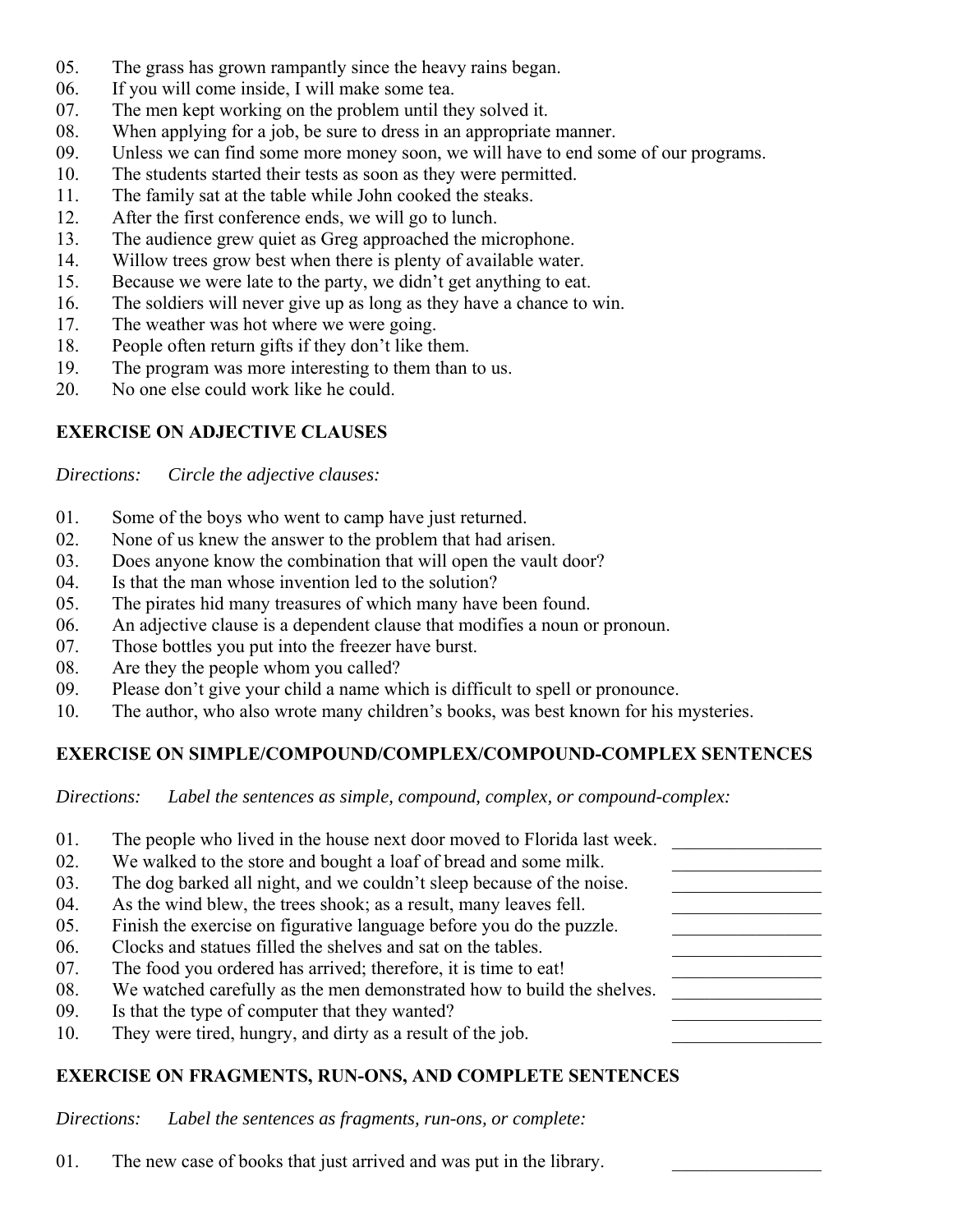- $02.$  Sit down!
- 03. Finish the exercises then read the next chapter.
- 04. Finish the exercises; then read the next chapter.
- 05. Finish the exercises, then read the next chapter.
- 06. Finish the exercises and then read the next chapter.
- 07. Finish the exercises, and then read the next chapter.
- 08. They were tired from the walk as a result they went to bed early.
- 09. They were tired from the walk; as a result, they went to bed early.
- 10. They were tired from the walk, as a result they went to bed early.

## **STUDY QUESTIONS FOR MACBETH, ACT ONE, SCENE FIVE**

*Directions: Answer the following questions:*

- 01. What does MacBeth's letter to his wife tell her?
- 02. What does she fear her husband lacks?
- 03. Why does she want MacBeth to hurry home? That is, what does she want to do?
- 04. Whom is she, if unwittingly, aiding and abetting in what will be MacBeth's foul ambition?
- 05. What news does the messenger bring Lady MacBeth?
- 06. What does she ask the spirits to do for her?
- 07. When MacBeth arrives, what does Lady MacBeth tell him to do? That is, how should he act?

### **STUDY QUESTIONS FOR MACBETH, ACT ONE, SCENE SIX**

- 01. How do both the king and Banquo feel about the Castle Glamis as they arrive?
- 02. Summarize what Lady MacBeth says to Duncan.
- 03. For whom does Duncan ask?
- 04. What does Duncan ask her to do?

## **STUDY QUESTIONS FOR MACBETH, ACT ONE, SCENE SEVEN**

- 01. Why is MacBeth having second thoughts about assassinating Duncan?
- 02. In what ways does he praise Duncan? That is, what reasons does he muse about for not killing him?
- 03. What does he conclude about his motives in lines 25-28?
- 04. What does MacBeth tell his wife when she enters?
- 05. Summarize what Lady MacBeth says to her husband?
- 06. At this point, which is more villainous, MacBeth or his wife?
- 07. What horrifying imagery does Lady MacBeth use to goad her husband to action in lines 54-59?
- 08. Summarize Lady MacBeth's fiendish plans in lines 60-72.
- 09. Does she succeed in motivating her husband to kill Duncan?

## **VOCABULARY FOR MACBETH, ACT ONE, SCENES FIVE THROUGH SEVEN**

*Directions: Match the definitions to the words by writing the letter of the definition in front of the word:*

| 01. | access       | 09. | cherubin     |
|-----|--------------|-----|--------------|
| 02. | adage        | 10. | compunctious |
| 03. | adhere       | 11. | couriers     |
| 04. | ambition     | 12. | croaks       |
| 05. | audit        | 13. | dispatch     |
| 06. | beguile      | 14. | esteem       |
| 07. | chamberlains | 15. | gall         |
| 08. | chastise     | 16. | haunt        |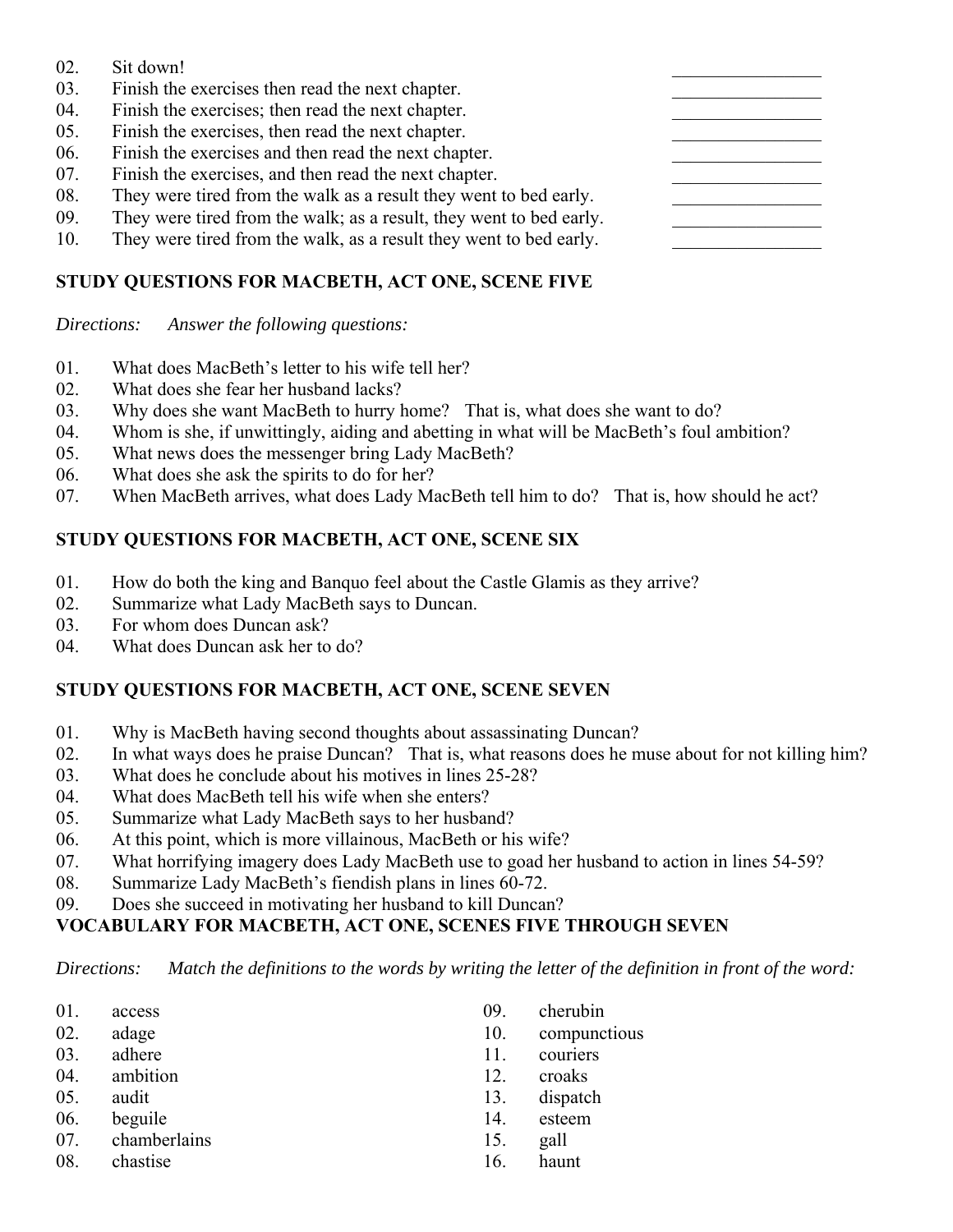- 17. hie
- 18. hoarse
- 19. ignorant
- 20. impedes
- 21. innocent
- 22. instant
- 23. knowledge
- 24. metaphysical
- 25. mettle
- 26. missives
- 27. morrow
- 28. mortal
- 29. nimbly
- 30. pains
- 31. pall
- 32. peep
- 33. plague
- 34. purposes
- 35. purveyor
- 36. remorse
- 37. saluted
- 38. shoal
- 39. surcease
- 40. sway
- 41. tidings
- 42. trammel
- 43. transported
- 44. vaulting
- 45. wassail
- 46. wherewith
- a. Of man, as a being that must eventually die; human; not eternal
- b. Acquaintance of familiarity with a fact, place, etc.; awareness
- c. Letters; written messages
- d. Greeted; especially, made a hand gesture of recognition or greeting
- e. Not having knowledge
- f. Strong desire or want; desire to obtain a goal
- g. Hurry; go quickly from
- h. Scold; upbraid
- I. Hinders; holds up
- j. Very abstract or subtle; beyond the physical

and material

- k. News; information
- l. Harsh and grating in sound
- m. Makes a deep, hoarse sound
- n. Sorrow; regret
- o. Way in; entry

p. With a feeling of guilt, remorse, or twinge of conscience

- r. Bile; liquid in the gallbladder
- s. Wrap; enclose
- t. Look in surreptitiously
- u. Carried; bore
- v. The present
- w. Tomorrow
- x. Intends; has the intent to
- y. Deceive; trick; charm
- z. Not guilty; free from sin, evil, or guilt
- aa. Management; care
- bb. Influence, force, or control over
- cc. Agilely
- dd. Hang out in; frequent
- ee. Troubles; efforts
- ff. With what; with which; that with which
- gg. Furnisher or supplier
- hh. Account; examination of checking of accounts or records
- ii. Confine; restrain; shackle
- jj. End; cessation
- kk. Sand bar; shallow place in a river
- ll. Annoy; cause a nuisance to; trouble
- mm. Winged angelic beings that support the throne of God
- nn. Messengers
- oo. Overreaching; unduly confident
- pp. Favorable opinion; high regard; respect
- qq. Saying; saw; an old saying generally regarded as true
- rr. Stick to; cleave to
- ss. Officers in charge of the household of a ruler or lord; steward
- tt. Spiced ale or other liquor with which toasts are made
- uu. Quality of character or temperament

**COMPOSITION ASSIGNMENT**

*Directions: Find an example in history of the assassination of a national ruler. Write a paragraph about who did the murder, why, and with what help. Limit the paragraph to about 100-200 words.*

## **Here is my example paragraph:**

One of the best known assassinations in history is that of the Roman leader Julius Caesar. In